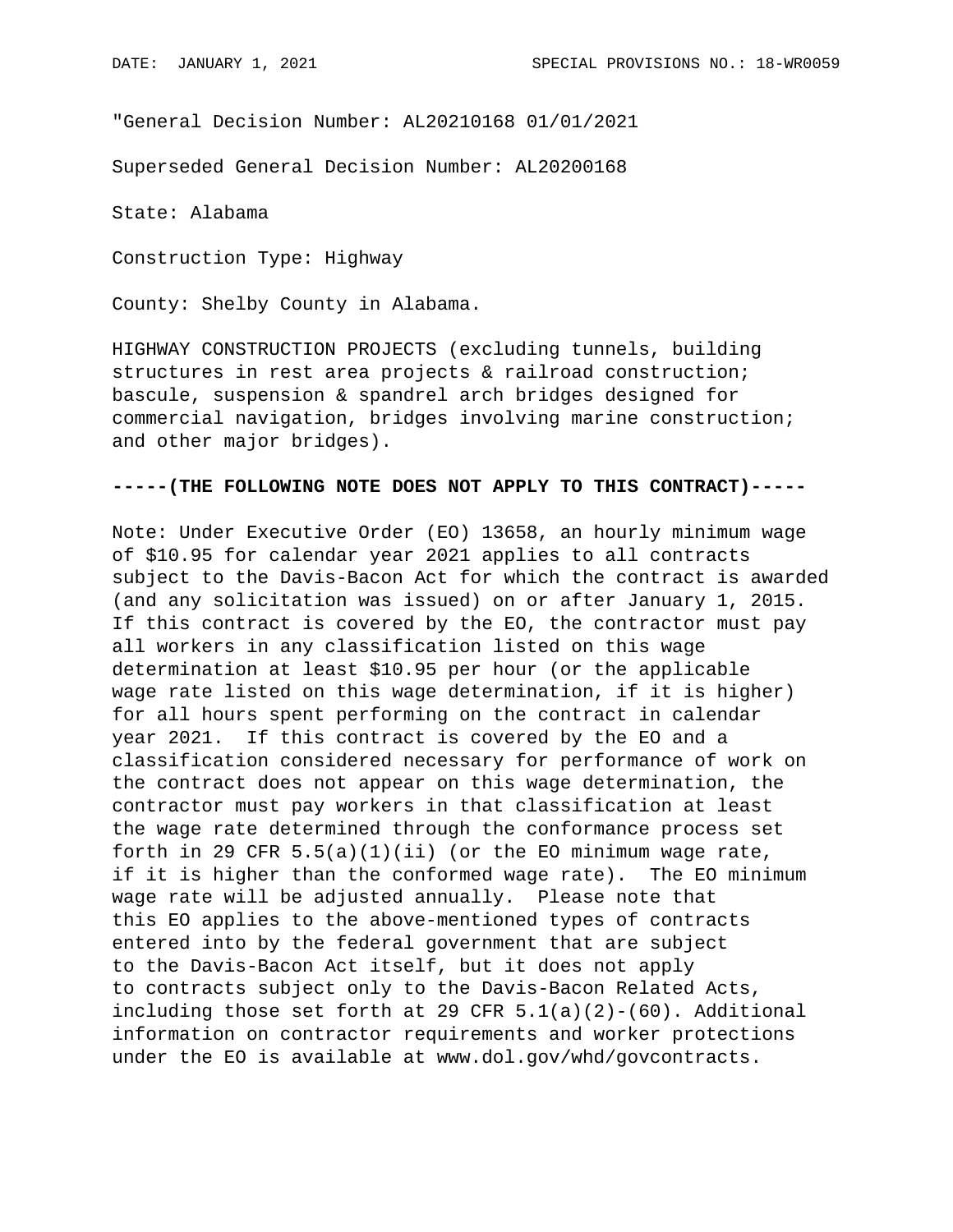| Modification Number | Publication Date |  |
|---------------------|------------------|--|
|                     | 01/01/2021       |  |

ENGI0312-002 09/01/2019

|                          | Rates | Fringes |  |
|--------------------------|-------|---------|--|
| POWER EQUIPMENT OPERATOR |       |         |  |
| $(Drill)$ \$ 24.15       |       | 9.36    |  |
| 2777770010017111100010   |       |         |  |

SUAL2019-047 11/13/2019

|                                                                      | Rates | Fringes |
|----------------------------------------------------------------------|-------|---------|
| CEMENT MASON/CONCRETE FINISHER\$ 18.72                               |       | 0.00    |
| ELECTRICIAN\$ 19.73                                                  |       | 0.00    |
| FORM WORKER\$ 16.21                                                  |       | 0.00    |
| HIGHWAY/PARKING LOT STRIPING:<br>Laborer\$ 11.95                     |       | 0.00    |
| HIGHWAY/PARKING LOT STRIPING:<br>Operator (Striping Machine)\$ 20.32 |       | 0.00    |
| HIGHWAY/PARKING LOT STRIPING:<br>Truck Driver (Line Striping         |       |         |
| $True k$ )\$ 14.62                                                   |       | 0.00    |
| INSTALLER - GUARDRAIL\$ 17.24                                        |       | 0.00    |
| IRONWORKER, REINFORCING\$ 17.97                                      |       | 0.00    |
| IRONWORKER, STRUCTURAL\$ 22.40                                       |       | 0.00    |
| LABORER GRADE CHECKER\$ 14.51                                        |       | 0.00    |
| LABORER: Asphalt, Includes                                           |       |         |
| Raker, Shoveler, Spreader and<br>Distributor\$ 13.48                 |       | 0.00    |
| LABORER: Common or General\$ 13.54                                   |       | 0.00    |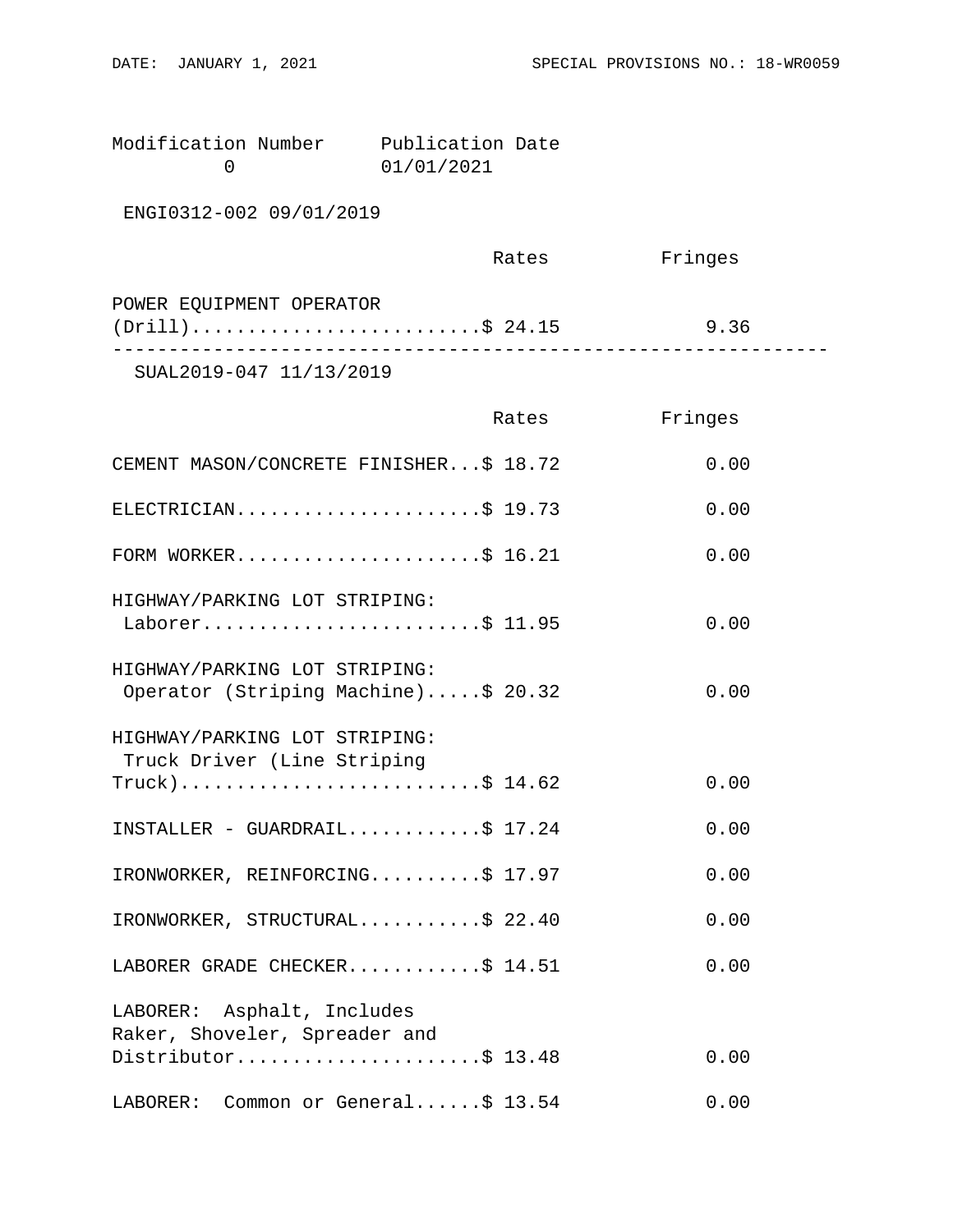|           | LABORER: Concrete Worker\$ 14.57                   | 0.00  |
|-----------|----------------------------------------------------|-------|
| LABORER:  | Mason Tender -<br>Cement/Concrete\$ 12.41          | 0.00  |
|           | LABORER: Pipelayer\$ 16.50                         | 0.00  |
|           | LABORER: Erosion Control\$ 10.91                   | 0.00  |
|           | OPERATOR: Asphalt Spreader\$ 16.79                 | 0.00  |
| OPERATOR: | Backhoe/Excavator/Trackhoe\$ 16.55                 | 0.00  |
|           | OPERATOR: Bobcat/Skid<br>Steer/Skid Loader\$ 13.88 | 0.00  |
| OPERATOR: | Broom/Sweeper\$ 13.07                              | 0.00  |
| OPERATOR: | Bulldozer\$ 18.80                                  | 0.00  |
| OPERATOR: | Concrete Saw\$ 17.97                               | 0.00  |
| OPERATOR: | Crane\$ 23.25                                      | 0.00  |
| OPERATOR: | Distributor\$ 17.44                                | 0.00  |
| OPERATOR: | Dragline\$ 25.95                                   | 11.25 |
| OPERATOR: | Grader/Blade $$ 17.81$                             | 0.00  |
|           | OPERATOR: Loader\$ 16.57                           | 0.00  |
|           | OPERATOR: Material Transfer<br>Vehicle\$ 16.89     | 0.00  |
|           | OPERATOR: Mechanic\$ 21.67                         | 0.00  |
|           | OPERATOR: Milling Machine\$ 16.42                  | 0.00  |
| OPERATOR: | Oiler\$ 16.83                                      | 0.00  |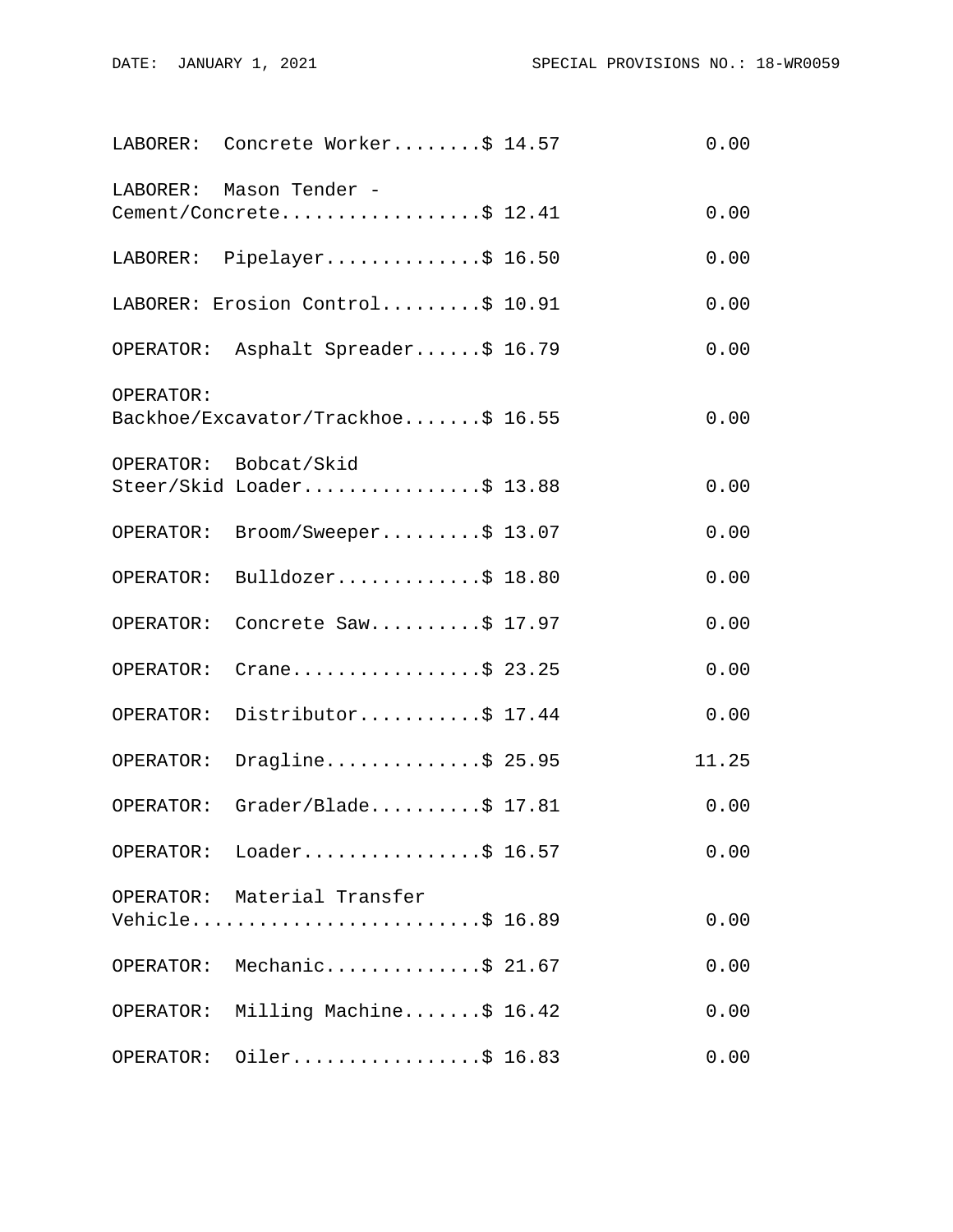|                                          | OPERATOR: Paver (Asphalt,            |  |      |
|------------------------------------------|--------------------------------------|--|------|
|                                          | Aggregate, and Concrete)\$ 17.41     |  | 0.00 |
|                                          | OPERATOR: Roller\$ 15.43             |  | 0.00 |
| OPERATOR:                                | Scraper\$ $13.30$                    |  | 0.00 |
| OPERATOR:                                | Tractor\$ $12.50$                    |  | 0.00 |
|                                          | OPERATOR: Aggregate Spreader\$ 15.81 |  | 0.00 |
|                                          | PAINTER (Brush and Roller)\$ 15.97   |  | 1.27 |
| 0.00<br>TRAFFIC CONTROL: Flagger\$ 11.84 |                                      |  |      |
| TRAFFIC CONTROL:                         |                                      |  |      |
| Laborer-Cones/                           |                                      |  |      |
| Barricades/Barrels -                     |                                      |  |      |
|                                          | Setter/Mover/Sweeper\$ 12.38         |  | 0.00 |
|                                          | TRUCK DRIVER: Dump Truck\$ 15.23     |  | 0.00 |
|                                          | TRUCK DRIVER: Flatbed Truck\$ 15.00  |  | 0.00 |
| TRUCK DRIVER:                            | Lowboy Truck $$17.86$                |  | 0.00 |
|                                          | TRUCK DRIVER: Pickup Truck\$ 15.97   |  | 0.00 |
|                                          | TRUCK DRIVER: Semi-Trailer           |  |      |
|                                          | $True k$ \$ 15.56                    |  | 0.00 |
|                                          | TRUCK DRIVER: Water Truck\$ 13.47    |  | 0.00 |
|                                          |                                      |  |      |

WELDERS - Receive rate prescribed for craft performing operation to which welding is incidental.

#### ================================================================

Note: Executive Order (EO) 13706, Establishing Paid Sick Leave for Federal Contractors applies to all contracts subject to the Davis-Bacon Act for which the contract is awarded (and any solicitation was issued) on or after January 1, 2017. If this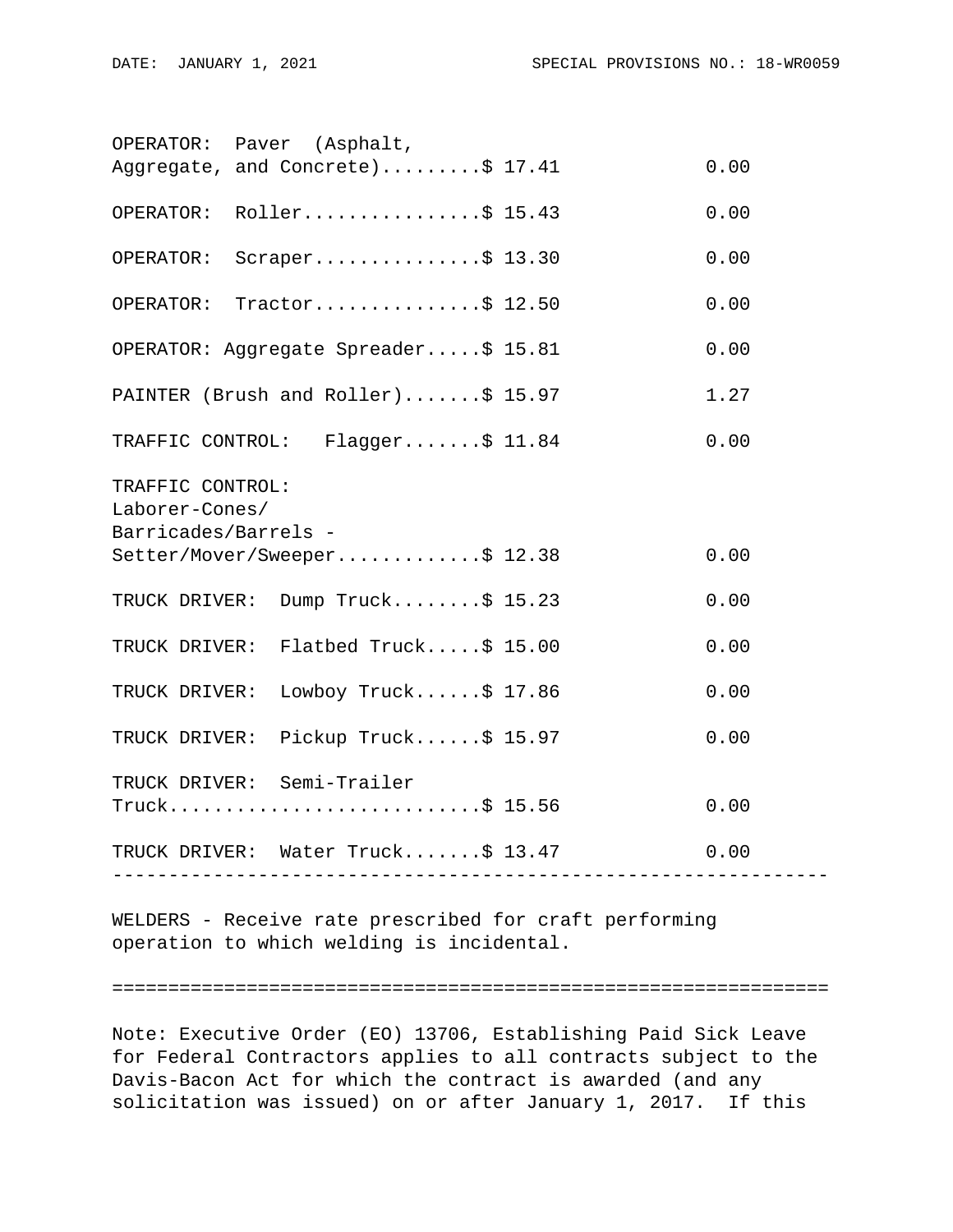contract is covered by the EO, the contractor must provide employees with 1 hour of paid sick leave for every 30 hours they work, up to 56 hours of paid sick leave each year. Employees must be permitted to use paid sick leave for their own illness, injury or other health-related needs, including preventive care; to assist a family member (or person who is like family to the employee) who is ill, injured, or has other health-related needs, including preventive care; or for reasons resulting from, or to assist a family member (or person who is like family to the employee) who is a victim of, domestic violence, sexual assault, or stalking. Additional information on contractor requirements and worker protections under the EO is available at www.dol.gov/whd/govcontracts.

Unlisted classifications needed for work not included within the scope of the classifications listed may be added after award only as provided in the labor standards contract clauses (29CFR 5.5 (a) (1) (ii)).

----------------------------------------------------------------

The body of each wage determination lists the classification and wage rates that have been found to be prevailing for the cited type(s) of construction in the area covered by the wage determination. The classifications are listed in alphabetical order of ""identifiers"" that indicate whether the particular rate is a union rate (current union negotiated rate for local), a survey rate (weighted average rate) or a union average rate (weighted union average rate).

Union Rate Identifiers

A four-letter classification abbreviation identifier enclosed in dotted lines beginning with characters other than ""SU"" or ""UAVG"" denotes that the union classification and rate were prevailing for that classification in the survey. Example: PLUM0198-005 07/01/2014. PLUM is an abbreviation identifier of the union which prevailed in the survey for this classification, which in this example would be Plumbers. 0198 indicates the local union number or district council number where applicable, i.e., Plumbers Local 0198. The next number, 005 in the example, is an internal number used in processing the wage determination. 07/01/2014 is the effective date of the most current negotiated rate, which in this example is July 1,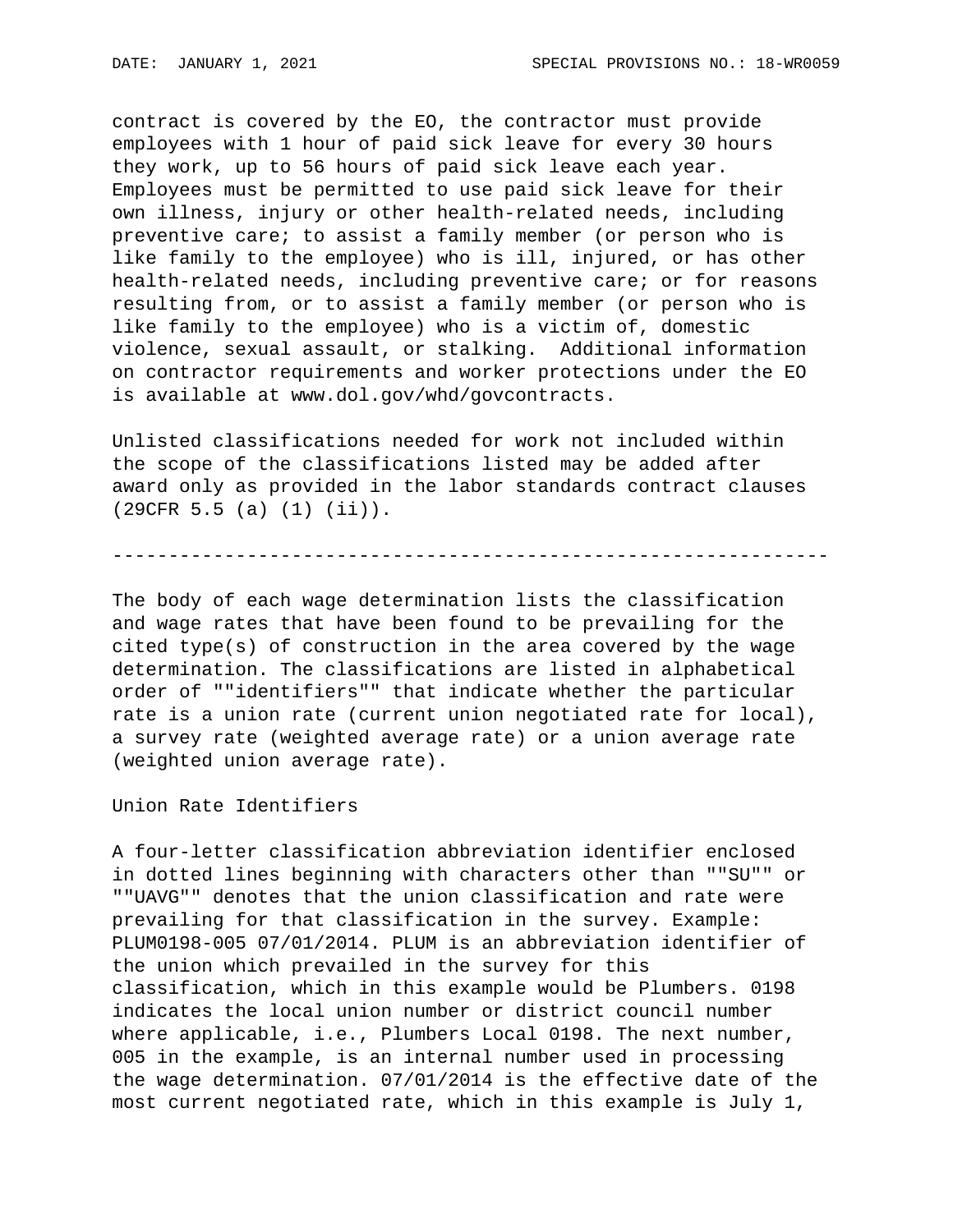# 2014.

Union prevailing wage rates are updated to reflect all rate changes in the collective bargaining agreement (CBA) governing this classification and rate.

#### Survey Rate Identifiers

Classifications listed under the ""SU"" identifier indicate that no one rate prevailed for this classification in the survey and the published rate is derived by computing a weighted average rate based on all the rates reported in the survey for that classification. As this weighted average rate includes all rates reported in the survey, it may include both union and non-union rates. Example: SULA2012-007 5/13/2014. SU indicates the rates are survey rates based on a weighted average calculation of rates and are not majority rates. LA indicates the State of Louisiana. 2012 is the year of survey on which these classifications and rates are based. The next number, 007 in the example, is an internal number used in producing the wage determination. 5/13/2014 indicates the survey completion date for the classifications and rates under that identifier.

Survey wage rates are not updated and remain in effect until a new survey is conducted.

Union Average Rate Identifiers

Classification(s) listed under the UAVG identifier indicate that no single majority rate prevailed for those classifications; however, 100% of the data reported for the classifications was union data. EXAMPLE: UAVG-OH-0010 08/29/2014. UAVG indicates that the rate is a weighted union average rate. OH indicates the state. The next number, 0010 in the example, is an internal number used in producing the wage determination. 08/29/2014 indicates the survey completion date for the classifications and rates under that identifier.

A UAVG rate will be updated once a year, usually in January of each year, to reflect a weighted average of the current negotiated/CBA rate of the union locals from which the rate is based.

----------------------------------------------------------------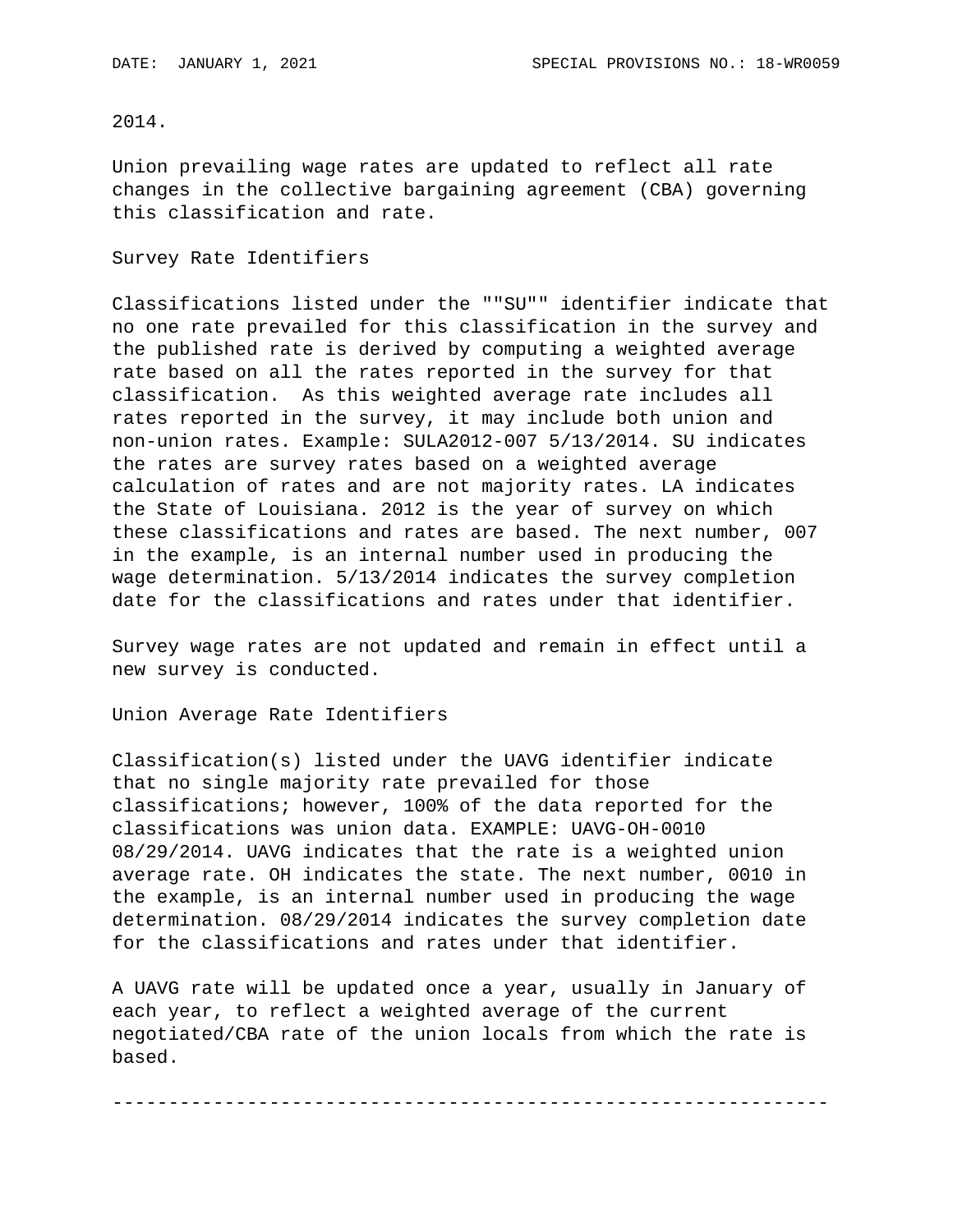# WAGE DETERMINATION APPEALS PROCESS

1.) Has there been an initial decision in the matter? This can be:

- \* an existing published wage determination
- \* a survey underlying a wage determination
- \* a Wage and Hour Division letter setting forth a position on a wage determination matter
- \* a conformance (additional classification and rate) ruling

On survey related matters, initial contact, including requests for summaries of surveys, should be with the Wage and Hour Regional Office for the area in which the survey was conducted because those Regional Offices have responsibility for the Davis-Bacon survey program. If the response from this initial contact is not satisfactory, then the process described in 2.) and 3.) should be followed.

With regard to any other matter not yet ripe for the formal process described here, initial contact should be with the Branch of Construction Wage Determinations. Write to:

> Branch of Construction Wage Determinations Wage and Hour Division U.S. Department of Labor 200 Constitution Avenue, N.W. Washington, DC 20210

2.) If the answer to the question in 1.) is yes, then an interested party (those affected by the action) can request review and reconsideration from the Wage and Hour Administrator (See 29 CFR Part 1.8 and 29 CFR Part 7). Write to:

> Wage and Hour Administrator U.S. Department of Labor 200 Constitution Avenue, N.W. Washington, DC 20210

The request should be accompanied by a full statement of the interested party's position and by any information (wage payment data, project description, area practice material, etc.) that the requestor considers relevant to the issue.